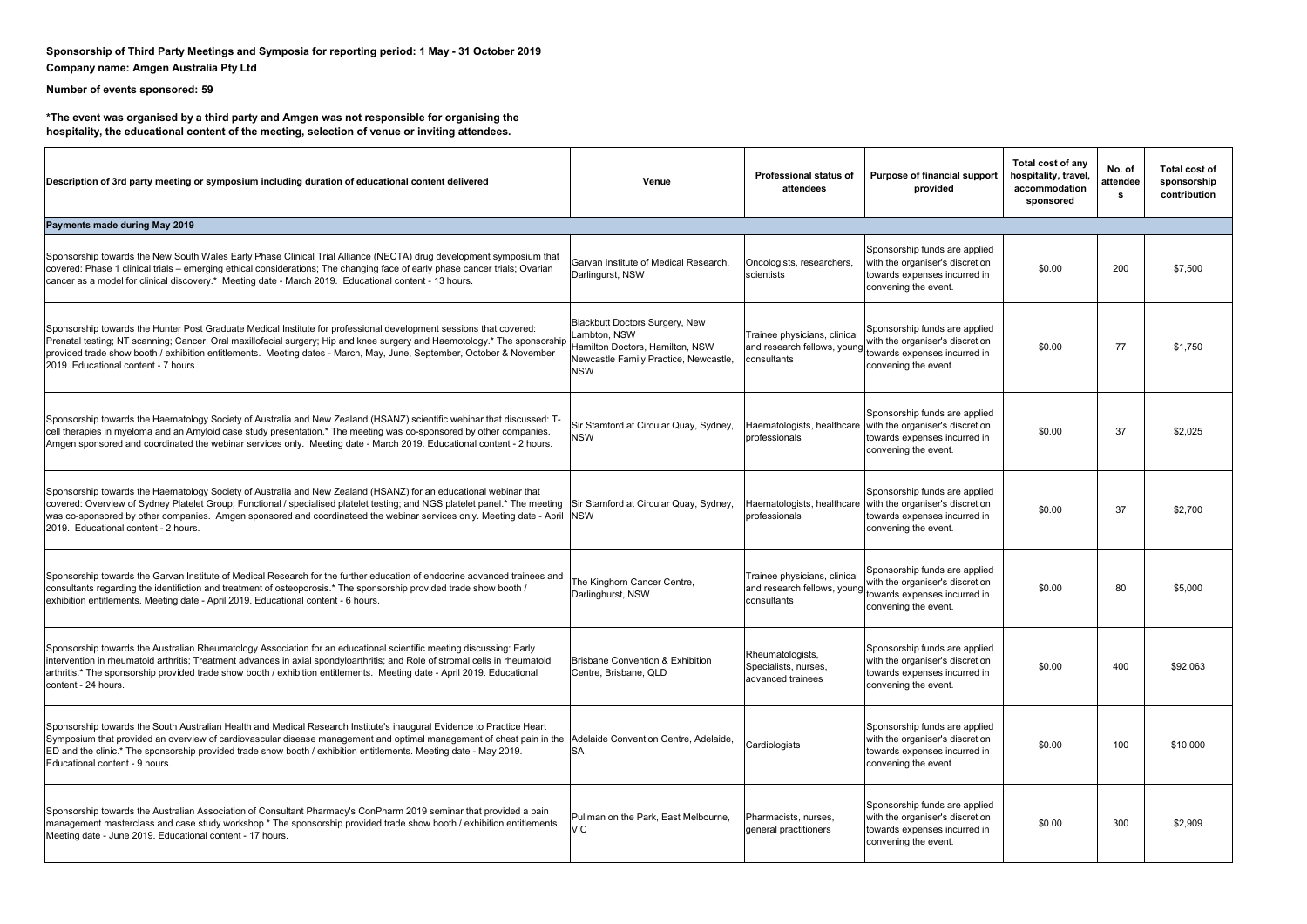| Description of 3rd party meeting or symposium including duration of educational content delivered                                                                                                                                                                                                                                                                                                                                                  | Venue                                                  | Professional status of<br>attendees                                     | Purpose of financial support<br>provided                                                                                                            | Total cost of any<br>hospitality, travel,<br>accommodation<br>sponsored | No. of<br>attendee<br>s | Total cost of<br>sponsorship<br>contribution |
|----------------------------------------------------------------------------------------------------------------------------------------------------------------------------------------------------------------------------------------------------------------------------------------------------------------------------------------------------------------------------------------------------------------------------------------------------|--------------------------------------------------------|-------------------------------------------------------------------------|-----------------------------------------------------------------------------------------------------------------------------------------------------|-------------------------------------------------------------------------|-------------------------|----------------------------------------------|
| Sponsorship towards the Clinical Oncology Society of Australia for educational programs for pharmacists on cancer therapy<br>and pharmacology.* The sponsorship provided trade show booth / exhibition entitlements. Meeting date - June 2019.<br>Educational content - 17 hours.                                                                                                                                                                  | Rydges South Bank Brisbane, South<br>Brisbane, QLD     | Pharmacists                                                             | Sponsorship funds are applied<br>with the organiser's discretion<br>towards expenses incurred in<br>convening the event.                            | \$0.00                                                                  | 60                      | \$10,000                                     |
| Sponsorship towards the Cardiac Society of Australia and New Zealand for the annual scientific meeting that covered topics<br>related to the heart, lungs and circulation.* The sponsorship provided trade show booth / exhibition entitlements. Meeting<br>date - August 2019. Educational content - 20 hours.                                                                                                                                    | Adelaide Convention Centre, Adelaide,<br>SA            | Cardiovascular health<br>professionals in ANZ                           | Sponsorship funds are applied<br>with the organiser's discretion<br>towards expenses incurred in<br>convening the event.                            | \$0.00                                                                  | 2000                    | \$81,818                                     |
| Sponsorship towards the Stroke Society of Australasia's annual scientific meeting that discussed: Stroke recognition;<br>Neuroradiology; Selection for acute reperfusion therapy, and Acute stroke assessment and selection for urgent imaging.* The National Convention Centre, Canberra,<br>sponsorship provided trade show booth / exhibition entitlements. Meeting date - September 2019. Educational content - 30<br>hours.                   | <b>ACT</b>                                             | Stroke and cardiology<br>healthcare professionals                       | Sponsorship funds are applied<br>with the organiser's discretion<br>towards expenses incurred in<br>convening the event.                            | \$0.00                                                                  | 500                     | \$4,545                                      |
| Payments made during June 2019                                                                                                                                                                                                                                                                                                                                                                                                                     |                                                        |                                                                         |                                                                                                                                                     |                                                                         |                         |                                              |
| Sponsorship towards the Cancer Nurses Society of Australia for education regarding the full journey of the colorectal cancer<br>patient, including diagnosis, screening, management and treatment.* The sponsorship provided trade show booth / exhibition The Playford Hotel, Adelaide, SA<br>entitlements. Meeting date - May 2019. Educational content - 4 hours.                                                                               |                                                        | Cancer nurses                                                           | Sponsorship funds are applied<br>with the organiser's discretion<br>towards expenses incurred in<br>convening the event.                            | \$0.00                                                                  | 50                      | \$1,500                                      |
| Sponsorship towards the Haematology Society of Australia and New Zealand for a scientific webinar discussing: Myeloma;<br>Progenitor cell collections; The second transplant; and Autologous stem cell transplantation for autoimmune disease.* The<br>meeting was co-sponsored by other companies. Amgen sponsored and coordinated the webinar services only. Meeting date NSW<br>May 2019. Educational content - 2 hours.                        | Sir Stamford at Circular Quay, Sydney,                 | professionals                                                           | Sponsorship funds are applied<br>Haematologists, healthcare with the organiser's discretion<br>towards expenses incurred in<br>convening the event. | \$0.00                                                                  | 37                      | \$2,700                                      |
| Sponsorship towards the Australia and New Zealand Urogenital and Prostate (ANZUP) Cancer Trials Group Limited annual<br>scientific meeting that discussed: Localised Prostate cancer; Germ cells; and Connecting trial networks to study uncommon<br>malignancies.* The sponsorship provided trade show booth / exhibition entitlements. Meeting date - July 2019. Educational<br>content - 24 hours.                                              | Hilton Brisbane, Brisbane, QLD                         | Urologists, medical<br>oncologists, radiologists                        | Sponsorship funds are applied<br>with the organiser's discretion<br>towards expenses incurred in<br>convening the event.                            | \$0.00                                                                  | 400                     | \$29,700                                     |
| Sponsorship towards the Australian Diabetes Congress 2019, the clinical and scientific meeting of the Australian Diabetes<br>Educators Association and the Ausralian Diabetes Society, that discussed: The future of patient device data; Carelink<br>reporting; and Reducing healthcare professional burden.* The sponsorship provided trade show booth / exhibition<br>entitlements. Meeting date - August 2019. Educational content - 24 hours. | International Convention Centre Sydney,<br>Sydney, NSW | Diabetes healthcare<br>professionals                                    | Sponsorship funds are applied<br>with the organiser's discretion<br>towards expenses incurred in<br>convening the event.                            | \$0.00                                                                  | 1500                    | \$35,000                                     |
| Sponsorship towards the annual Cairns Hospital Cardiac Symposium that discussed: Acute coronary syndromes; Managing<br>shocked patients and the tools to assist.* The sponsorship provided trade show booth / exhibition entitlements. Meeting date - Cairns Convention Centre, Cairns, QLD<br>October 2019, Educational content - 6 hours.                                                                                                        |                                                        | Cardiologists, specialists,<br>general practitioners,<br>cardiac nurses | Sponsorship funds are applied<br>with the organiser's discretion<br>towards expenses incurred in<br>convening the event.                            | \$0.00                                                                  | 60                      | \$2,000                                      |
| Sponsorship towards the Queensland Cardiovascular Group GP education day that discussed: The common structural and<br>interventional 3D echo cases; Obesity; Cardiovascular disease; and Arthritis.* The sponsorship provided trade show booth /<br>exhibition entitlements. Meeting date - October 2019. Educational content - 5 hours.                                                                                                           | Victoria Park Function Centre, Herston,<br>QLD         | <b>General Practitioner</b>                                             | Sponsorship funds are applied<br>with the organiser's discretion<br>towards expenses incurred in<br>convening the event.                            | \$0.00                                                                  | 80                      | \$3,000                                      |
| Payments made during July 2019                                                                                                                                                                                                                                                                                                                                                                                                                     |                                                        |                                                                         |                                                                                                                                                     |                                                                         |                         |                                              |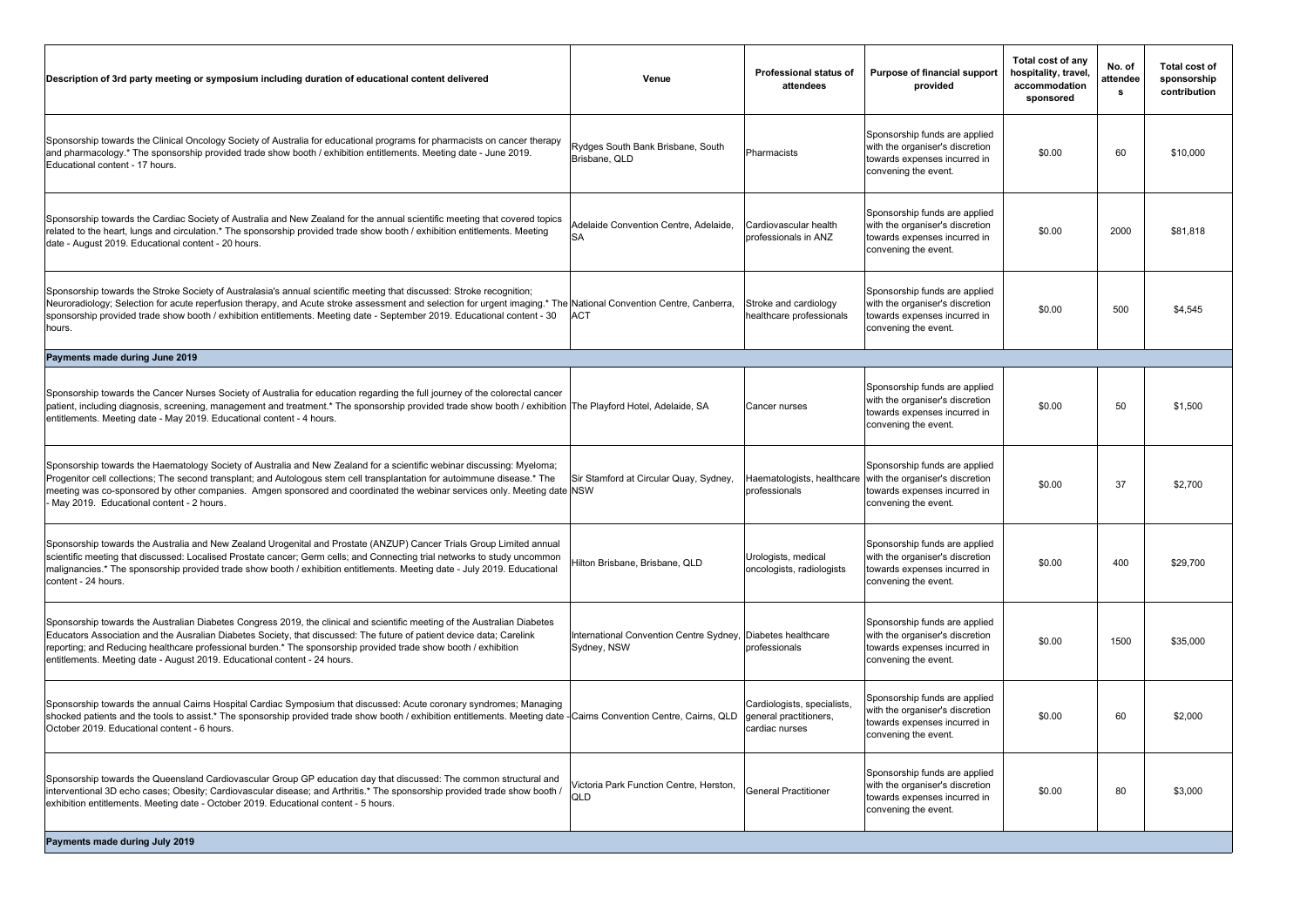| Description of 3rd party meeting or symposium including duration of educational content delivered                                                                                                                                                                                                                                                                                                                                                                | Venue                                                              | Professional status of<br>attendees                                                    | Purpose of financial support<br>provided                                                                                 | Total cost of any<br>hospitality, travel,<br>accommodation<br>sponsored | No. of<br>attendee<br>s | Total cost of<br>sponsorship<br>contribution |
|------------------------------------------------------------------------------------------------------------------------------------------------------------------------------------------------------------------------------------------------------------------------------------------------------------------------------------------------------------------------------------------------------------------------------------------------------------------|--------------------------------------------------------------------|----------------------------------------------------------------------------------------|--------------------------------------------------------------------------------------------------------------------------|-------------------------------------------------------------------------|-------------------------|----------------------------------------------|
| Sponsorship towards the Australian Indian Medical Graduates Association for an educational meeting that covered holistic<br>prevention of frailty and fracture.* The sponsorship provided trade show booth / exhibition entitlements. Meeting date - March NSW<br>2019. Educational content - 1.5 hours.                                                                                                                                                         | Parra Villa Function Lounge, Parramatta                            | General practitioners,<br>registrars                                                   | Sponsorship funds are applied<br>with the organiser's discretion<br>towards expenses incurred in<br>convening the event. | \$0.00                                                                  | 40                      | \$3.450                                      |
| Sponsorship towards Blacktown Medical Practitioners Association for a meeting that discussed knee anatomy and MRI<br>scanning.* The sponsorship provided trade show booth / exhibition entitlements. Meeting date - June 2019. Educational<br>content - 1 hour.                                                                                                                                                                                                  | <b>Blacktown Chopsticks Chinese</b><br>Restaurant, Blacktown, NSW. | General practitioners                                                                  | Sponsorship funds are applied<br>with the organiser's discretion<br>towards expenses incurred in<br>convening the event. | \$0.00                                                                  | 30                      | \$1,500                                      |
| Sponsorship towards Adelaide Colorectal Tumour Group for a meeting sharing scientific and therapeutic information about<br>the treatment of colorectal cancer.* The sponsorship provided trade show booth / exhibition entitlements. Meeting date -<br>June 2019. Educational content - 3.5 hours.                                                                                                                                                               | Carrington Function Centre, Adelaide,<br><b>SA</b>                 | Medical oncologists,<br>colorectal surgeons,<br>pathologists, radiation<br>oncologists | Sponsorship funds are applied<br>with the organiser's discretion<br>towards expenses incurred in<br>convening the event. | \$0.00                                                                  | 40                      | \$1,364                                      |
| Sponsorship towards the Haematology Society of Australia and New Zealand for an educational webinar that covered: NSW<br>Health Pathology Haematology Clinical Stream update; and NSW Health Pathology Transfusion Clinical Stream update.* The Sir Stamford at Circular Quay, Sydney<br>meeting was co-sponsored by other companies. Amgen sponsored and coordinated the webinar services only. Meeting date - NSW<br>June 2019. Educational content - 2 hours. |                                                                    | Haematologists, healthcare<br>professionals                                            | Sponsorship funds are applied<br>with the organiser's discretion<br>towards expenses incurred in<br>convening the event. | \$0.00                                                                  | 37                      | \$2,700                                      |
| Sponsorship towards the Australasian Society of Thrombosis and Haemostasis for their obstetrics and women's health<br>collaborative symposium that discussed: Pain management and anaesthetic in thrombocytopenia peripartum;<br>Haemoglobinopathy screening in pregnancy; and other related topics.* The sponsorship provided trade show booth /<br>exhibition entitlements. Meeting date - July 2019. Educational content - 7 hours.                           | Melbourne Convention Exhibition<br>Centre, South Wharf, VIC        | Haematologists, nurses,<br>advanced trainees                                           | Sponsorship funds are applied<br>with the organiser's discretion<br>towards expenses incurred in<br>convening the event. | \$0.00                                                                  | 300                     | \$5,000                                      |
| Sponsorship towards Arthritis Queensland for GP education that discussed inflammatory back pain and rheumatology<br>medications in pregnancy.* The sponsorship provided trade show booth / exhibition entitlements. Meeting date - July 2019.<br>Educational content - 8 hours.                                                                                                                                                                                  | Royal Brisbane and Women's Hospital,<br>Herston, QLD               | General practitioners                                                                  | Sponsorship funds are applied<br>with the organiser's discretion<br>towards expenses incurred in<br>convening the event. | \$0.00                                                                  | 100                     | \$750                                        |
| Sponsorship towards the Australian Cardiovascular Health and Rehabilitation Association's annual scientific meeting that<br>covered: Exercise and quality of life in congenital heart disease; Hospitalisation and referral to the COACH cardiac program.<br>The sponsorship provided trade show booth / exhibition entitlements. Meeting date - August 2019. Educational content - 21<br>hours.                                                                 | The Kirribilli Club, Lavender Bay, NSW                             | Cardiovascular rehab<br>nurses, nursing unit<br>managers, registered<br>nurses         | Sponsorship funds are applied<br>with the organiser's discretion<br>towards expenses incurred in<br>convening the event. | \$0.00                                                                  | 200                     | \$5.500                                      |
| Sponsorship towards Cairns Private Hospital (Ramsay Healthcare) for GP education that covered airway disease and<br>cardiology updates.* The sponsorship provided trade show booth / exhibition entitlements. Meeting date - August 2019.<br>Educational content - 16 hours.                                                                                                                                                                                     | Riley, Crystalbrook Collection Resort,<br>Cairns, QLD              | General practitioners                                                                  | Sponsorship funds are applied<br>with the organiser's discretion<br>towards expenses incurred in<br>convening the event. | \$0.00                                                                  | 150                     | \$5,000                                      |
| Sponsorship towards the Endocrine Nurses Society of Australia Inc for their annual scientific meeting that covered: Hormonal<br>circulation; and Advanced endocrine nursing practice.* The sponsorship provided trade show booth / exhibition entitlements.<br>Meeting date - August 2019. Educational content - 12 hours.                                                                                                                                       | International Convention Centre Sydney,<br>Sydney, NSW             | Endocrine nurses                                                                       | Sponsorship funds are applied<br>with the organiser's discretion<br>towards expenses incurred in<br>convening the event. | \$0.00                                                                  | 50                      | \$5,000                                      |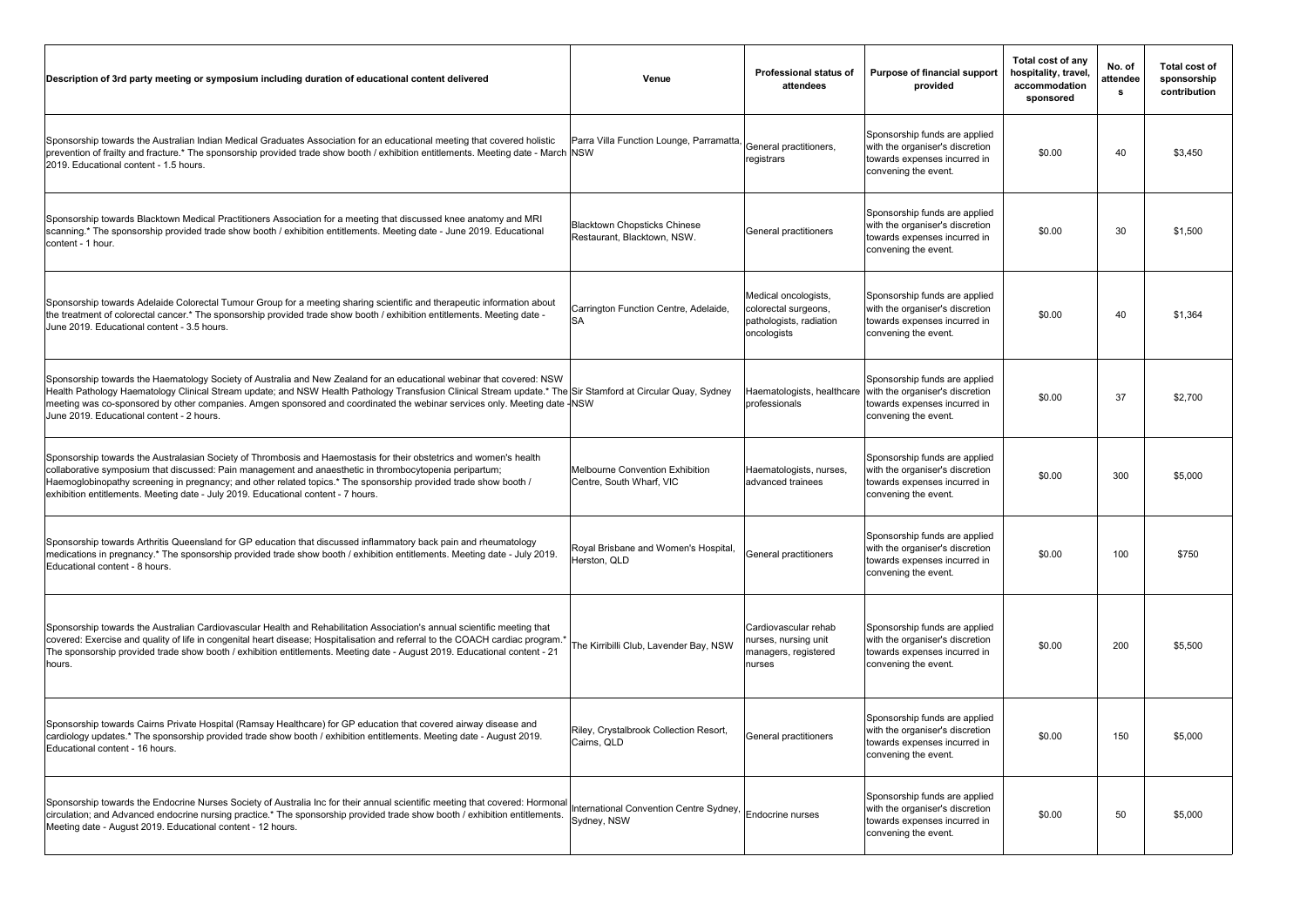| Description of 3rd party meeting or symposium including duration of educational content delivered                                                                                                                                                                                                                                                                                                                                                                | Venue                                                                                                                                                  | Professional status of<br>attendees                                                            | Purpose of financial support<br>provided                                                                                 | Total cost of any<br>hospitality, travel,<br>accommodation<br>sponsored | No. of<br>attendee<br>s | Total cost of<br>sponsorship<br>contribution |
|------------------------------------------------------------------------------------------------------------------------------------------------------------------------------------------------------------------------------------------------------------------------------------------------------------------------------------------------------------------------------------------------------------------------------------------------------------------|--------------------------------------------------------------------------------------------------------------------------------------------------------|------------------------------------------------------------------------------------------------|--------------------------------------------------------------------------------------------------------------------------|-------------------------------------------------------------------------|-------------------------|----------------------------------------------|
| Sponsorship towards the Australasian Society For Thrombosis and Haemostasis for their annual scientific meeting that<br>covered topics incluing: Cancer and thrombosis in GI and lung malignancy.* The sponsorship provided trade show booth /<br>exhibition entitlements. Meeting date - October 2019. Educational content - 7 hours.                                                                                                                           | Perth Convention & Exhibition Centre,<br>Perth, WA                                                                                                     | aboratory scientists,<br>haematologists, nurses.                                               | Sponsorship funds are applied<br>with the organiser's discretion<br>towards expenses incurred in<br>convening the event. | \$0.00                                                                  | 300                     | \$1,250                                      |
| Sponsorship towards the Australian Atherosclerosis Society 2019 annual scientific meeting and clinical masterclass that<br>covered: Targeting diabetes to reduce cardiovascular risk; High blood pressure mechanisms and clinical challenges.* The<br>sponsorship provided trade show booth / exhibition entitlements. Meeting date - October 2019. Educational content - 24<br>hours.                                                                           | City Convention Centre, Victoria<br>University, Melbourne, VIC                                                                                         | Specialists interested in<br>atherosclerosis                                                   | Sponsorship funds are applied<br>with the organiser's discretion<br>towards expenses incurred in<br>convening the event. | \$0.00                                                                  | 120                     | \$15,000                                     |
| Sponsorship towards the Manly Warringah Division of General Practice education meeting that discussed: Treatment<br>resistant blood pressure; and How to preserve poor kidney function.* The sponsorship provided trade show booth / exhibition<br>entitlements. Meeting date - November 2019. Educational content - 3 hours.                                                                                                                                    | The Bored Monkey Restaurant,<br>Narrabeen, NSW                                                                                                         | General practitioners                                                                          | Sponsorship funds are applied<br>with the organiser's discretion<br>towards expenses incurred in<br>convening the event. | \$0.00                                                                  | 40                      | \$4,000                                      |
| Sponsorship towards Mdbriefcase Australia to develop a series of three online learnning modules for HSANZ covering:<br>Multiple myeloma; Acute lymphoblastic leukaemia and lymphoma; and Idiopathic thrombocytopenic purpura. The first module<br>was launched in November 2019 and two further modules will be launched early 2020.                                                                                                                             | Online                                                                                                                                                 | Haematology advanced<br>trainees                                                               | Sponsorship funds are applied<br>with the organiser's discretion<br>towards expenses incurred in<br>convening the event. | \$0.00                                                                  | 400                     | \$50,000                                     |
| Additional contribution towards the Haematology Society of Australia and New Zealand meetings that covered medical<br>research results and case studies in areas of malignant and non-malignant haematology. Sponsorship for webinar services<br>at 10 events between January and December 2019 was reported in the previous period. This payment covered expenses<br>associated with venue changes.                                                             | GG Restaurant, East Melbourne, VIC<br>Masani Italian Dining and Terrace,<br>Carlton, VIC<br>Fenix Events, Richmond, VIC<br>Matteos, North Fitzroy, VIC | Haematologists, advanced<br>trainee haematologists                                             | Sponsorship funds are applied<br>with the organiser's discretion<br>towards expenses incurred in<br>convening the event. | \$0.00                                                                  |                         | \$1,250                                      |
| Payments made during August 2019                                                                                                                                                                                                                                                                                                                                                                                                                                 |                                                                                                                                                        |                                                                                                |                                                                                                                          |                                                                         |                         |                                              |
| Sponsorship towards the Heart of Melbourne cardiology workshop that covered: Modern developments in cardiac surgery;<br>Holistic management of atrial fibrillation; and Coronary heart disease attributes and treatment options.* The sponsorship<br>provided trade show booth / exhibition entitlements. Meeting date - June 2019. Educational content - 8.5 hours.                                                                                             | Sage Hotel, Ringwood, VIC                                                                                                                              | General practitioners                                                                          | Sponsorship funds are applied<br>with the organiser's discretion<br>towards expenses incurred in<br>convening the event. | \$0.00                                                                  | 50                      | \$2,000                                      |
| Sponsorship towards the Mt Druitt Medical Practitioners Association for GP education on common eye problems.* The<br>sponsorship provided trade show booth / exhibition entitlements. Meeting date - July 2019. Educational content - 1.5 hours.                                                                                                                                                                                                                 | Jade House Chinese Restaurant, Mount<br>Druitt, NSW                                                                                                    | General practitioners                                                                          | Sponsorship funds are applied<br>with the organiser's discretion<br>towards expenses incurred in<br>convening the event. | \$0.00                                                                  | 30                      | \$2,000                                      |
| Sponsorship towards the Pharmacy Guild of Australia for the Pharmacy WA Forum that identifies and develops solutions to<br>issues faced by the industry in delivering high quality, accessible healthcare to West Australians.* The sponsorship provided<br>trade show booth / exhibition entitlements. Meeting date - August 2019. Educational content - 14 hours.                                                                                              | Crown Perth, Burswood, WA                                                                                                                              | Pharmacists, nurses,<br>students                                                               | Sponsorship funds are applied<br>with the organiser's discretion<br>towards expenses incurred in<br>convening the event. | \$0.00                                                                  | 300                     | \$5,250                                      |
| Sponsorship towards the Hunter Postgraduate Medical Institute for professional development sessions that discussed:<br>Paediatric updates; Allied health; Sleep medicine; Sports medicine; Addiction medicine; Women's health in general practice;<br>and Palliative care.* The sponsorship provided trade show booth / exhibition entitlements. Meeting dates - March, April, May,<br>June, August, September and October 2019. Educational content - 48 hours. | University of Newcastle, Callaghan,<br><b>NSW</b>                                                                                                      | General practitioners,<br>registrars, registered<br>nurses, physiotherapists,<br>geriatricians | Sponsorship funds are applied<br>with the organiser's discretion<br>towards expenses incurred in<br>convening the event. | \$0.00                                                                  | 566                     | \$3,055                                      |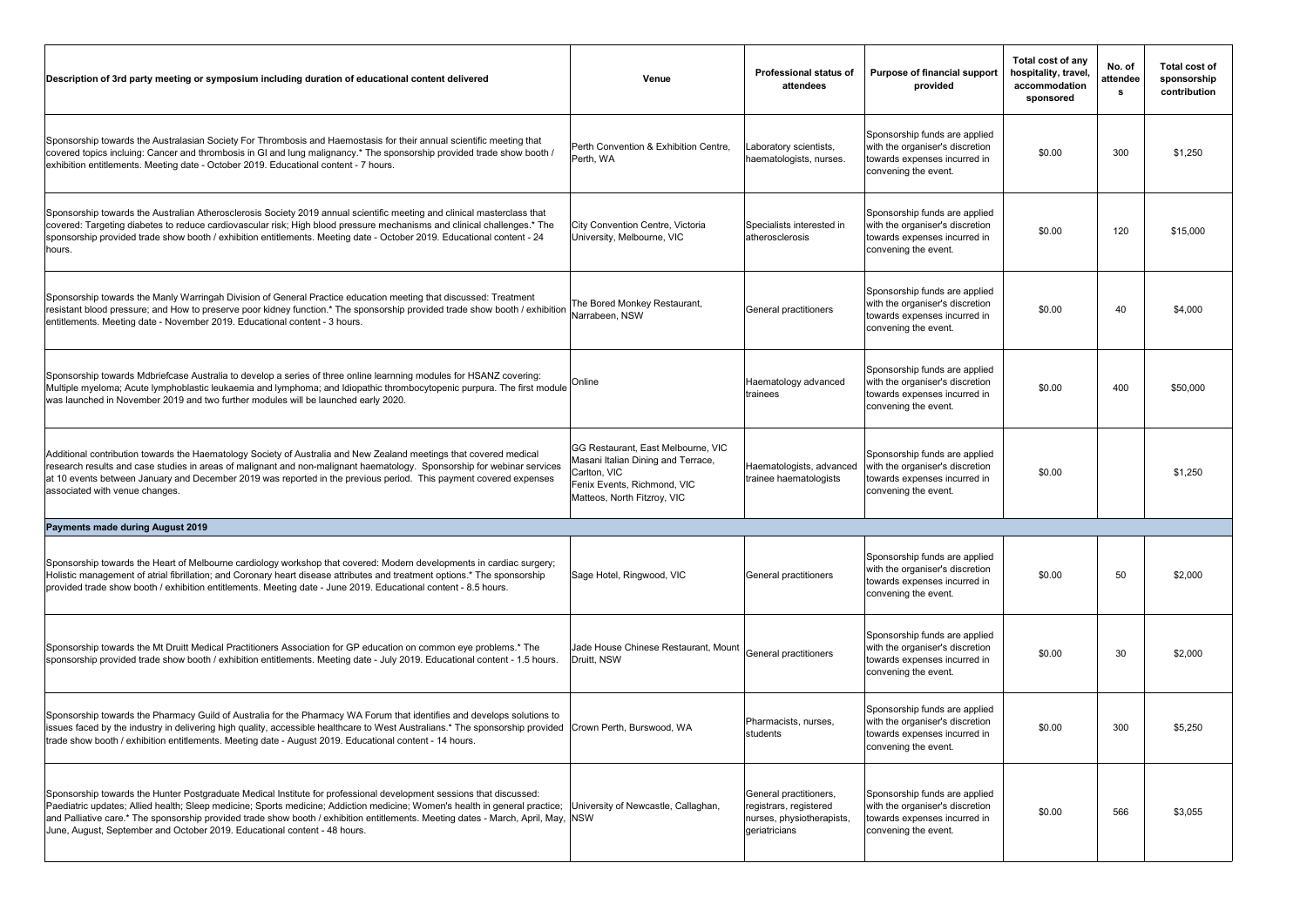| Description of 3rd party meeting or symposium including duration of educational content delivered                                                                                                                                                                                                                                                                                                                                          | Venue                                                                                      | Professional status of<br>attendees                                                                          | Purpose of financial support<br>provided                                                                                                           | Total cost of any<br>hospitality, travel,<br>accommodation<br>sponsored | No. of<br>attendee<br>s | Total cost of<br>sponsorship<br>contribution |
|--------------------------------------------------------------------------------------------------------------------------------------------------------------------------------------------------------------------------------------------------------------------------------------------------------------------------------------------------------------------------------------------------------------------------------------------|--------------------------------------------------------------------------------------------|--------------------------------------------------------------------------------------------------------------|----------------------------------------------------------------------------------------------------------------------------------------------------|-------------------------------------------------------------------------|-------------------------|----------------------------------------------|
| Sponsorship towards Genesiscare Bundaberg Cardiology for education that covered: Heart Failure with preserved ejection<br>fraction; and Managing patients with advanced heart failure presenting with cardio-renal syndrome.* The sponsorship<br>provided trade show booth / exhibition entitlements. Meeting date - August 2019. Educational content - 7.5 hours.                                                                         | Oaks Resort and Spa, Hervey Bay, QLD General practitioners                                 |                                                                                                              | Sponsorship funds are applied<br>with the organiser's discretion<br>towards expenses incurred in<br>convening the event.                           | \$0.00                                                                  | 80                      | \$3,500                                      |
| Sponsorship towards Inovating Pty Ltd for the 2019 Bones meeting that covered; Knee injuries in running athletes; Ligament<br>injuries of the knee; and Hand arthritis.* The sponsorship provided trade show booth / exhibition entitlements. Meeting date -<br>August 2019. Educational content - 8 hours.                                                                                                                                | Hotel Grand Chancellor, Brisbane, QLD                                                      | General practitioners                                                                                        | Sponsorship funds are applied<br>with the organiser's discretion<br>towards expenses incurred in<br>convening the event.                           | \$0.00                                                                  | 100                     | \$2,500                                      |
| Sponsorship towards the Australian and New Zealand Society of Nephrology for workshops that covered: Dialysis;<br>Transplant; and The national strategic action plan for kidney disease.* The sponsorship provided trade show booth /<br>exhibition entitlements. Meeting date - September 2019. Educational content - 15 hours.                                                                                                           | Stamford Grand Adelaide Hotel,<br>Glenelg, SA                                              | Doctors, nurses, allied<br>health professionals                                                              | Sponsorship funds are applied<br>with the organiser's discretion<br>towards expenses incurred in<br>convening the event.                           | \$0.00                                                                  | 180                     | \$30,000                                     |
| Sponsorship towards the Bangladesh Medical Society of NSW annual scientific meeting that discussed: Practical procedural<br>skills, Shoulder, knee and hip; Headache; Speech delay; Chest pain and other topics.* The sponsorship provided trade show<br>booth / exhibition entitlements. Meeting date - September 2019. Educational content - 10 hours.                                                                                   | Novotel Sydney Olympic Park, Olympic<br>Park. NSW                                          | General practitioners,<br>cardiologists,<br>endocrinologists, nurse and<br>other healthcare<br>professionals | Sponsorship funds are applied<br>with the organiser's discretion<br>towards expenses incurred in<br>convening the event.                           | \$0.00                                                                  | 70                      | \$1,818                                      |
| Sponsorship towards the Royal Australian College of General Practitioners for workshops at the GP19 Conference that<br>covered: Dermatology for GPs - clinical management of common skin cancer; Emergency procedures in general practice<br>and other topics.* The sponsorship provided trade show booth / exhibition entitlements. Meeting date - October 2019.<br>Educational content - 20 hours.                                       | Adelaide Convention Centre, Adelaide,<br>SA                                                | General practitioners                                                                                        | Sponsorship funds are applied<br>with the organiser's discretion<br>towards expenses incurred in<br>convening the event.                           | \$0.00                                                                  | 1800                    | \$9,000                                      |
| Sponsorship towards the Australian and New Zealand Society for Sarcopenia and Frailty Research for their annual meeting<br>that discussed: Resistance exercise as a countermeasure to muscle ageing; and Skeletal muscle adaptations in older<br>individuals following endurance exercise training.* The sponsorship provided trade show booth / exhibition entitlements.<br>Meeting date - November 2019. Educational content - 15 hours. | Hilton Sydney, Sydney, NSW                                                                 | Geriatricians.<br>endocrinologists,<br>rheumatologists, general<br>practitioners, nurses                     | Sponsorship funds are applied<br>with the organiser's discretion<br>towards expenses incurred in<br>convening the event.                           | \$0.00                                                                  | 200                     | \$30,000                                     |
| Sponsorship towards the Australian Rheumatology Association for the 2019 NSW branch meeting that covered topis<br>including: Osteoporosis and its challenges and solutions; and Transitional care from paediatric to adult rheumatology.* The<br>sponsorship provided trade show booth / exhibition entitlements. Meeting date - December 2019. Educational content - 10<br>hours.                                                         | Rydges Newcastle, Newcastle, NSW                                                           | Rheumatologists, advanced<br>trainees, healthcare<br>practitioners                                           | Sponsorship funds are applied<br>with the organiser's discretion<br>towards expenses incurred in<br>convening the event.                           | \$0.00                                                                  | 100                     | \$5,000                                      |
| Payments made during September 2019                                                                                                                                                                                                                                                                                                                                                                                                        |                                                                                            |                                                                                                              |                                                                                                                                                    |                                                                         |                         |                                              |
| Sponsorship towards the Australian Rheumatology Association, NSW Branch, for a monthly scientific meeting that covered<br>two clinical cases regarding cancer and autoimmune disease.* The sponsorship provided trade show booth / exhibition<br>entitlements. Meeting date - July 2019. Educational content - 2 hours.                                                                                                                    | Medical Education Centre. Concord<br>Repatriation General Hospital, Concord,<br><b>NSW</b> | trainees, registrars                                                                                         | Sponsorship funds are applied<br>Rheumatologists, advanced with the organiser's discretion<br>towards expenses incurred in<br>convening the event. | \$0.00                                                                  | 50                      | \$1,900                                      |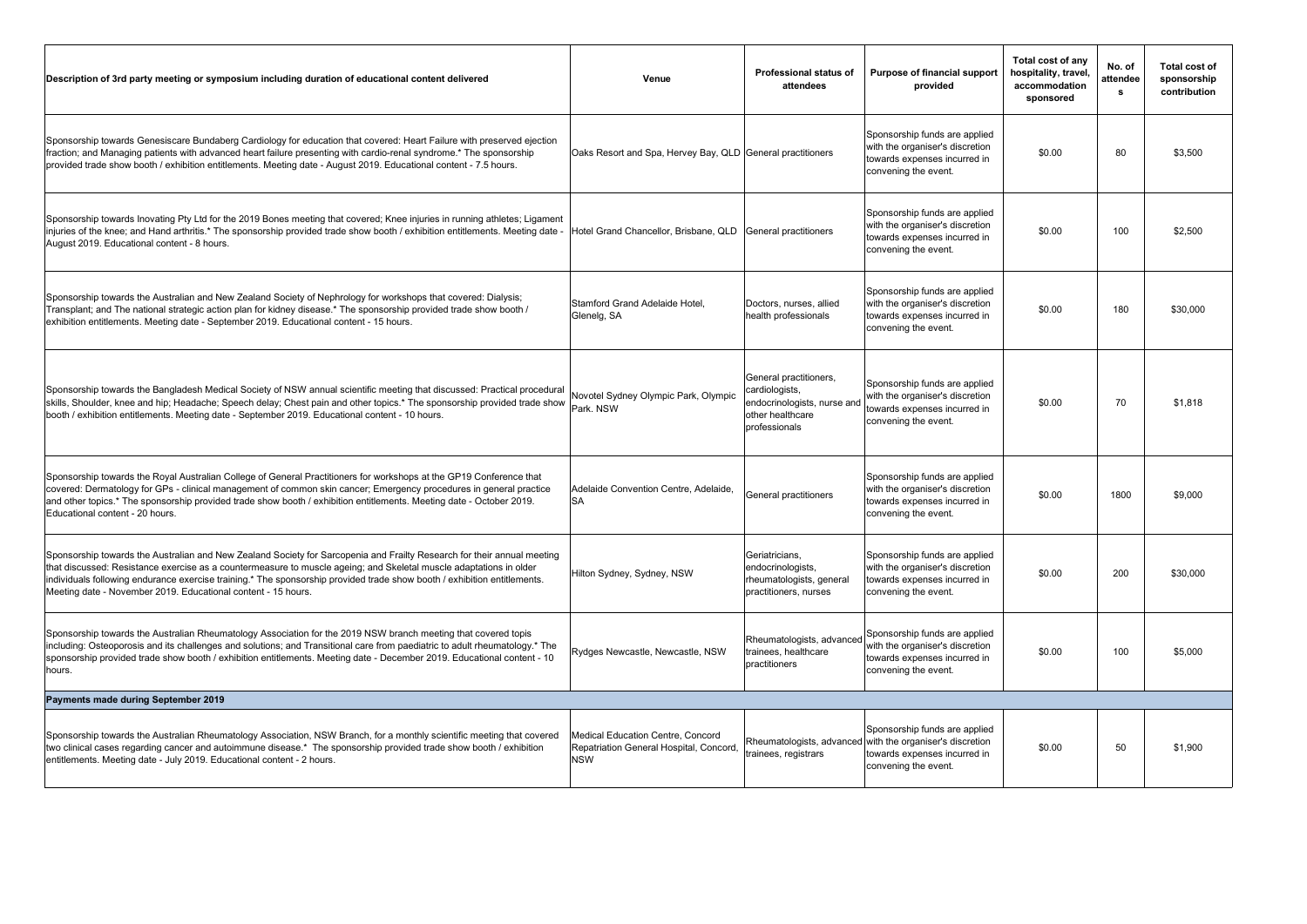| Description of 3rd party meeting or symposium including duration of educational content delivered                                                                                                                                                                                                                                                                                                                                                                         | Venue                                                                    | Professional status of<br>attendees                                                            | Purpose of financial support<br>provided                                                                                                               | Total cost of any<br>hospitality, travel,<br>accommodation<br>sponsored | No. of<br>attendee<br>s | Total cost of<br>sponsorship<br>contribution |
|---------------------------------------------------------------------------------------------------------------------------------------------------------------------------------------------------------------------------------------------------------------------------------------------------------------------------------------------------------------------------------------------------------------------------------------------------------------------------|--------------------------------------------------------------------------|------------------------------------------------------------------------------------------------|--------------------------------------------------------------------------------------------------------------------------------------------------------|-------------------------------------------------------------------------|-------------------------|----------------------------------------------|
| Sponsorship towards The Society of Hospital Pharmacists of Australia for an educational event progressing: The hospital<br>pharmacists role; Utilisation of the PBS in hospitals; Clinician prescribing assistance; Improvements to discharge processes;<br>Prescribing practices; and Patient experience.* The sponsorship provided trade show booth / exhibition entitlements. Meeting QT Canberra, Canberra, ACT<br>date - August 2019. Educational content - 6 hours. |                                                                          | Hospital pharmacists,<br>select clinicians                                                     | Sponsorship funds are applied<br>with the organiser's discretion<br>towards expenses incurred in<br>convening the event.                               | \$0.00                                                                  | 94                      | \$100,000                                    |
| Sponsorship towards the Oncology Nursing and Pharmacy Interest Group for an annual seminar that covered updates on<br>lung cancer and immunotherapy.* The sponsorship provided trade show booth / exhibition entitlements. Meeting date -<br>August 2019. Educational content - 7 hours.                                                                                                                                                                                  | The University Club of Western<br>Australia, Crawley, WA                 | Pharmacists, nurses                                                                            | Sponsorship funds are applied<br>with the organiser's discretion<br>towards expenses incurred in<br>convening the event.                               | \$0.00                                                                  | 30                      | \$500                                        |
| Sponsorship towards the South Australian Health and Medical Research Institute (SAHMRI) clinical trial forum that reviewed<br>the latest science and discussed recently published clinical trial outcomes and new developments in the cardiac area.*The<br>sponsorship provided trade show booth / exhibition entitlements. Meeting date - September 2019. Educational content - 7.5<br>hours.                                                                            | Shangri-La Hotel, 10, Avenue d'Iéna,<br>75116 Paris, France              | Cardiologist                                                                                   | Sponsorship funds are applied<br>with the organiser's discretion<br>towards expenses incurred in<br>convening the event.                               | \$0.00                                                                  | 40                      | \$7,500                                      |
| Sponsorship towards the PA Research Foundation for the 6th Annual Brisbane Cancer Conference that covered topics such<br>as skin and breast cancer.* The sponsorship provided trade show booth / exhibition entitlements. Meeting date - November<br>2019. Educational content - 16 hours.                                                                                                                                                                                | <b>Brisbane Convention and Exhibition</b><br>Centre, South Brisbane, QLD | scientists                                                                                     | Sponsorship funds are applied<br>Medical oncologists, clinical with the organiser's discretion<br>towards expenses incurred in<br>convening the event. | \$0.00                                                                  | 1000                    | \$5,000                                      |
| Payments made during October 2019                                                                                                                                                                                                                                                                                                                                                                                                                                         |                                                                          |                                                                                                |                                                                                                                                                        |                                                                         |                         |                                              |
| Sponsorship towards the Illawarra Shoalhaven Local Health District Renal Services for education that covered: Renal and<br>bone disease; Transplant; and Ultrasound doppler in CKD.* The sponsorship provided trade show booth / exhibition<br>entitlements. Meeting date - August 2019. Educational content - 4 hours.                                                                                                                                                   | Warilla Bowls and Recreation Club,<br>Barrack Heights, NSW               | Nephrologists, advanced<br>trainees, registrars, nurses                                        | Sponsorship funds are applied<br>with the organiser's discretion<br>towards expenses incurred in<br>convening the event.                               | \$0.00                                                                  | 85                      | \$3,839                                      |
| Sponsorship towards Genesis Cancer Care for an educational seminar that covered: Artificial intelligence (AI) in healthcare;<br>Sleep problems in cancer; Adverse effects and management of immunotherapy.* The sponsorship provided trade show<br>booth / exhibition entitlements. Meeting date - August 2019. Educational content - 3 hours.                                                                                                                            | Joondalup Resort, Connolly, WA                                           | Healthcare professionals,<br>nurses, radiation therapists,<br>medical physicists,<br>engineers | Sponsorship funds are applied<br>with the organiser's discretion<br>towards expenses incurred in<br>convening the event.                               | \$0.00                                                                  | 100                     | \$273                                        |
| Sponsorship towards the Border Medical Association for education that focused on: Nephrologist training and clinical practice<br>pathways; and Common regional nephrology cases.* The sponsorship provided trade show booth / exhibition entitlements.<br>Meeting date - August 2019. Educational content - 9 hours.                                                                                                                                                      | UNSW Rural Clinical School, East<br>Albury, NSW                          | Healthcare professionals                                                                       | Sponsorship funds are applied<br>with the organiser's discretion<br>towards expenses incurred in<br>convening the event.                               | \$0.00                                                                  | 40                      | \$5,000                                      |
| Additional contribution towards the Clinical Oncology Society of Australia for a breast cancer preceptorship workshop.<br>Sponsorship for the event in September 2019 was reported in the previous period. This payment covered costs associated<br>with additional delegates.                                                                                                                                                                                            | Park Royal Hotel, Sydney, NSW                                            | Medical oncologists,<br>advanced trainees                                                      | Sponsorship funds are applied<br>with the organiser's discretion<br>towards expenses incurred in<br>convening the event.                               | \$0.00                                                                  |                         | \$4,250                                      |
| Sponsorship towards SA Heart for education that covered: What's new in cardiology including TAVI, CTCA and cardio-<br>oncology; Anticoagulation and stents.* The sponsorship provided trade show booth / exhibition entitlements. Meeting date -<br>September 2019. Educational content - 9 hours.                                                                                                                                                                        | Novotel Barossa Valley Resort, Barossa<br>Valley, SA                     | General practitioners                                                                          | Sponsorship funds are applied<br>with the organiser's discretion<br>towards expenses incurred in<br>convening the event.                               | \$0.00                                                                  | 100                     | \$3,000                                      |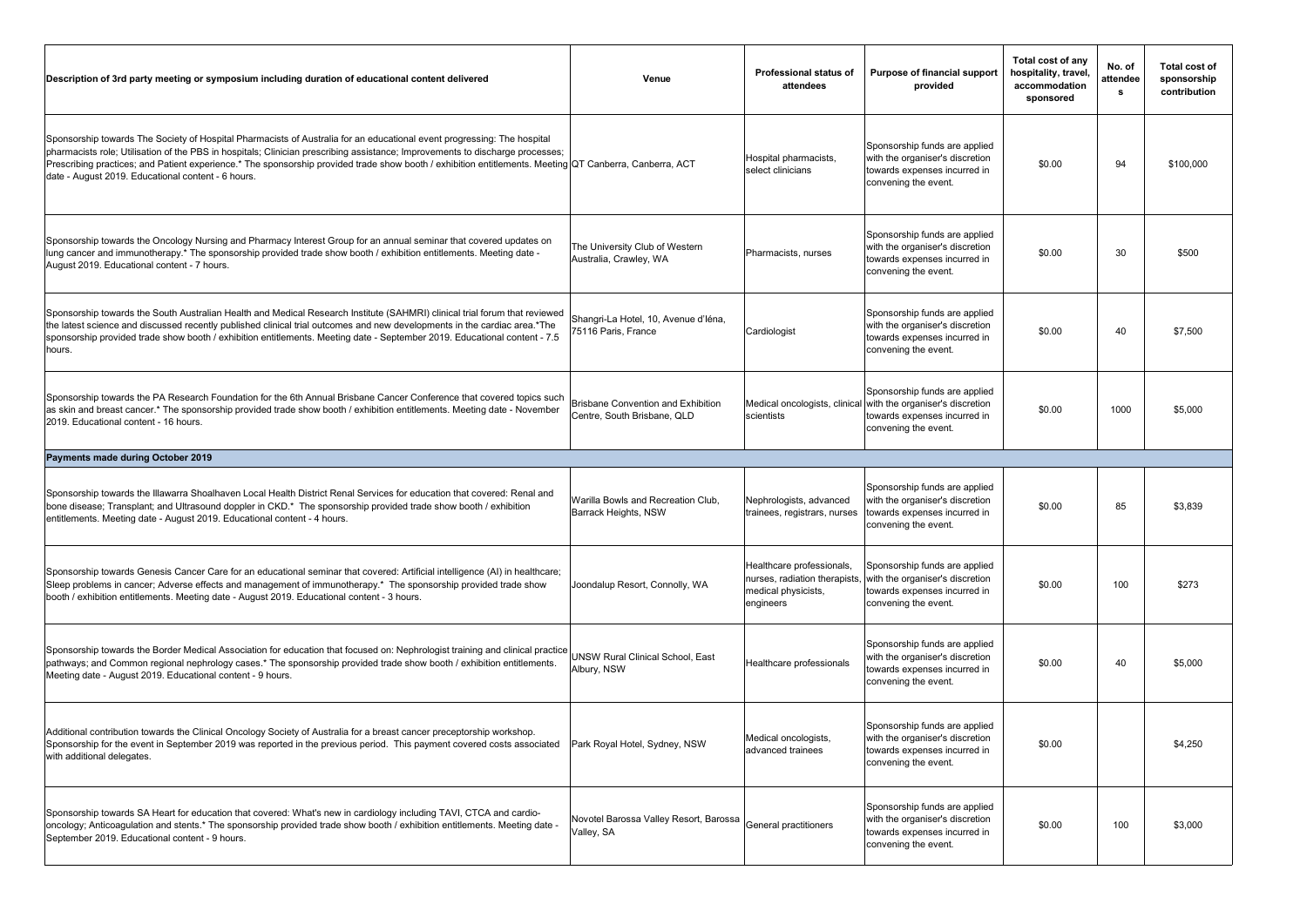| Description of 3rd party meeting or symposium including duration of educational content delivered                                                                                                                                                                                                                                                                                                                                                    | Venue                                                                            | <b>Professional status of</b><br>attendees                                               | Purpose of financial support<br>provided                                                                                                               | Total cost of any<br>hospitality, travel,<br>accommodation<br>sponsored | No. of<br>attendee<br>s | <b>Total cost of</b><br>sponsorship<br>contribution |
|------------------------------------------------------------------------------------------------------------------------------------------------------------------------------------------------------------------------------------------------------------------------------------------------------------------------------------------------------------------------------------------------------------------------------------------------------|----------------------------------------------------------------------------------|------------------------------------------------------------------------------------------|--------------------------------------------------------------------------------------------------------------------------------------------------------|-------------------------------------------------------------------------|-------------------------|-----------------------------------------------------|
| Sponsorship towards the Myeloma and Related Diseases Registry for a breakfast event at Blood 2019 that covered: MRDR<br>research opportunities and treatment patterns in Australia; and Using MRDR data reports to improve care.* The sponsorship<br>provided trade show booth / exhibition entitlements. Meeting date - October 2019. Educational content - 1 hour.                                                                                 | Perth Convention and Exhibition, Perth,<br><b>WA</b>                             | Haematologists,<br>oncologists                                                           | Sponsorship funds are applied<br>with the organiser's discretion<br>towards expenses incurred in<br>convening the event.                               | \$0.00                                                                  | 70                      | \$4,143                                             |
| Sponsorship towards the Australian Cardiovascular Health & Rehabilitation Association for education that focused on<br>secondary prevention in cardiology.* The sponsorship provided trade show booth / exhibition entitlements. Meeting date -<br>October 2019. Educational content - 8 hours.                                                                                                                                                      | Russell Strong Auditorium, Princess<br>Alexandra Hospital, Woolloongabba,<br>QLD | Nurses, cardiologists,<br>healthcare professionals                                       | Sponsorship funds are applied<br>with the organiser's discretion<br>towards expenses incurred in<br>convening the event.                               | \$0.00                                                                  | 80                      | \$600                                               |
| Sponsorship towards the Renal Society of Australasia for education that focused on: Renal care - the bigger picture including<br>mental health, infection prevention, diabetes and diet.* The sponsorship provided trade show booth / exhibition entitlements.<br>Meeting date - October 2019. Educational content - 7 hours.                                                                                                                        | Royal North Shore Hospital, St<br>Leonards, NSW                                  | Renal nurses,<br>nephrologists, renal<br>healthcare professionals                        | Sponsorship funds are applied<br>with the organiser's discretion<br>towards expenses incurred in<br>convening the event.                               | \$0.00                                                                  | 50                      | \$1,500                                             |
| Sponsorship towards the Sydney North Health Network for their annual general meeting that covered: Exploring the future of<br>digital health in general practice; and Identifying opportunities and challenges.* The sponsorship provided trade show booth /<br>exhibition entitlements. Meeting date - November 2019. Educational content - 3 hours.                                                                                                | The Concourse Civic Pavilion,<br>Chatswood, NSW                                  | General practitioners,<br>chiropractors, clinical<br>nurses, consultants,<br>pharmacists | Sponsorship funds are applied<br>with the organiser's discretion<br>towards expenses incurred in<br>convening the event.                               | \$0.00                                                                  | 41                      | \$3,000                                             |
| Sponsorship towards the Clinical Oncology Society of Australia for thier scientific meeting that covered psychosocial and<br>cognitive consequences of urological cancer.* The sponsorship provided trade show booth / exhibition entitlements. Meeting<br>date - November 2019. Educational content - 22 hours.                                                                                                                                     | Adelaide Convention Centre, Adelaide,<br><b>SA</b>                               | scientists                                                                               | Sponsorship funds are applied<br>Medical oncologists, clinical with the organiser's discretion<br>towards expenses incurred in<br>convening the event. | \$0.00                                                                  | 900                     | \$12,000                                            |
| Sponsorship towards the Australasian Leukaemia and Lymphoma Group for education that covered: Developing a clinical<br>trial proposal; Translational research; and ALLG clinical trails in development.* The sponsorship provided trade show booth /<br>exhibition entitlements. Meeting date - November 2019. Educational content - 6 hours.                                                                                                        | Hilton Adelaide, Adelaide, SA                                                    | Healthcare professionals,<br>nurses, scientists                                          | Sponsorship funds are applied<br>with the organiser's discretion<br>towards expenses incurred in<br>convening the event.                               | \$0.00                                                                  | 40                      | \$10,000                                            |
| Sponsorship towards the Medical Oncology Group of Australia for education that covered: Cancer and the genomic<br>revolution; DNA damage and repair; and How chemo works.* The sponsorship provided trade show booth / exhibition<br>entitlements. Meeting date - November 2019. Educational content - 10 hours.                                                                                                                                     | The Blackman Melbourne - Art Series,<br>Melbourne, VIC                           | trainees                                                                                 | Sponsorship funds are applied<br>Medical oncology advanced with the organiser's discretion<br>towards expenses incurred in<br>convening the event.     | \$0.00                                                                  | 60                      | \$10,000                                            |
| Sponsorship towards The Society of Hospital Pharmacists of Australia for their professional development seminars that<br>covered: The practical use of genetic CYP enzyme testing; Pain killers; and Toxicology brain teasers.* The sponsorship<br>provided trade show booth / exhibition entitlements. Meeting date - November 2019. Educational content - 12 hours.                                                                                | Gold Coast Convention and Exhibition<br>Centre, Broadbeach, QLD                  | Pharmacists                                                                              | Sponsorship funds are applied<br>with the organiser's discretion<br>towards expenses incurred in<br>convening the event.                               | \$0.00                                                                  | 1000                    | \$6,091                                             |
| Sponsorship towards Leishman Events for the 3rd Victorian cancer survivorship conference. The event will draw together the<br>VCCC alliance of ten organisations changing the way cancer is tackled in Victoria, as well as others involved in efforts to<br>improve care and outcome for cancer survivors. * The sponsorship will provide trade show booth / exhibition entitlements.<br>Meeting date - March 2020. Educational content - 16 hours. | Crown Convention Centre, Melbourne,<br><b>VIC</b>                                | Cancer support services,<br>clinicians, allied health and<br>academics                   | Sponsorship funds are applied<br>with the organiser's discretion<br>towards expenses incurred in<br>convening the event.                               | \$0.00                                                                  | 1000                    | \$3,000                                             |